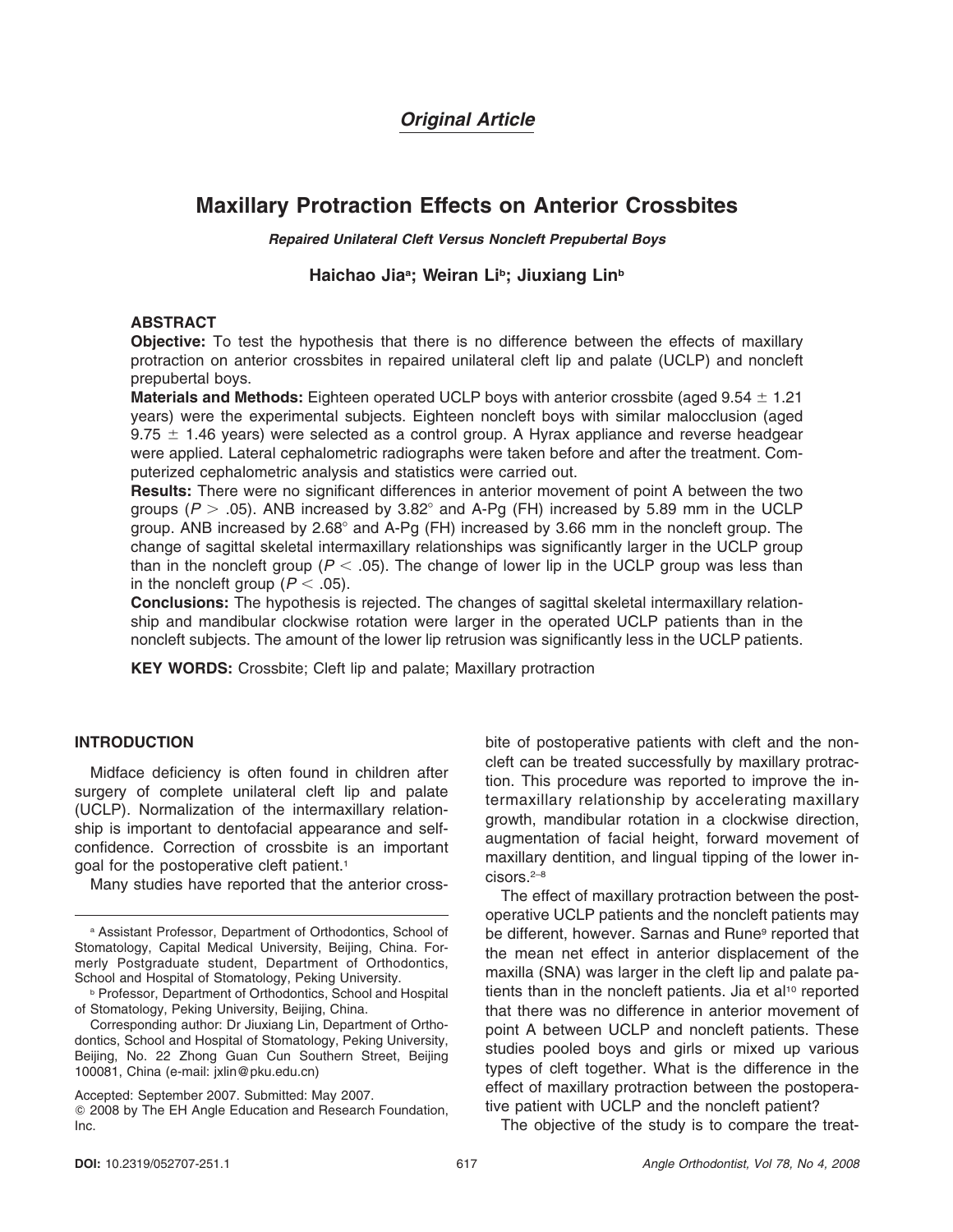ment effects of maxillary protraction on the anterior crossbite in boys with a surgically repaired UCLP and a noncleft before puberty.

### **MATERIALS AND METHODS**

## **Sample Selection**

A prospective controlled trial was carried out on two groups in this study. All patients in the UCLP and noncleft groups were treated at the Department of Orthodontics, School of Stomatology, Peking University, during the years 2003 to 2005.

#### **UCLP Group**

Twenty boys with anterior crossbite with a postoperative UCLP were chosen as the study subjects. Two subjects refused to participate because of the remoteness of their home. Therefore, the UCLP group consisted of 18 boys. The mean age at the time of first observation was 9.54  $\pm$  1.21 years. Inclusion criteria were (1) anterior crossbite with operated UCLP, (2) Fishman's skeletal maturity indicator  $(SMI)^{11}$  1-3, (3) concave profile with  $-4^{\circ}$  < ANB < 0°, and (4) no previous orthodontic treatment. The patients had lip surgery at the age of 6 months and palate surgery at the age of 2 to 3 years.

#### **Noncleft Group**

Eighteen boys with anterior crossbite comprised the noncleft group. These patients came from another clinical trial occurring at the same time on maxillary protraction treating anterior crossbite without a cleft. The data were consecutive. The mean age at the time of first observation was 9.75  $\pm$  1.5 years. The inclusion criteria were (1) Angle's Class III malocclusion with anterior crossbite, (2) SMI 1-3, (3) concave profile with  $-4^{\circ}$  < ANB < 0°, and (4) no previous orthodontic treatment. All patients or their parents gave informed consent.

## **Treatment Protocol**

The Hyrax appliance and a reverse headgear were used in the treatment. The protraction force was 450 to 500 g on each side and directed  $10^{\circ}$  downward and forward in relation to the occlusion plane. Patients were instructed to wear the face mask for 12 hours per day. The maxillary protraction stopped after achieving about 2 mm of positive overjet, occluding posterior teeth, and at least 6 months of treatment. The mean treatment time in the UCLP group was 9.2  $\pm$  1.6 months, and in the noncleft group, it was 8.2  $\pm$ 3.3 months. There was no statistically significant difference between the two groups  $(P > .05)$ .



**Figure 1.** Coordinate analysis. (1) A-TFH. (2) U6-TFH. (3) L1-TFH. (4) U1-TFH. (5) Pg-TFH. (6) PNS-FH. (7) U6-FH. (8) ANS-FH.

#### **Cephalometric Analysis**

The first lateral cephalogram was taken a half month prior to the initiation of maxillary protraction (T0). The second radiogram was taken after protraction treatment (T1). The radiographic enlargement was 11.1%.

Cephalometric analysis included a general and a coordinate analysis (Figure 1). The outlines of the first radiogram were traced on acetate paper. Point porion (P) and orbitale (Or) were drawn on the first cephalogram, transferred to the second cephalogram, and dotted by superimposition on the stable structures of the cranial base, as suggested by Bjork et al.12 The coordinate analysis is based on a reference system consisting of horizontal (FH) and vertical (TFH) lines. Point T, the superior point of the anterior wall of the sella turcica at the junction with tuberculum sellae, was used as the origin.<sup>12,13</sup> The Frankfort horizontal plane of the first radiogram was used as the best estimate for the FH, and the line perpendicular to this plane through point T was TFH.14 Calculations were performed by means of a computerized cephalometric system HUAZHENG (Department of Orthodontics, School of Stomatology, Peking University).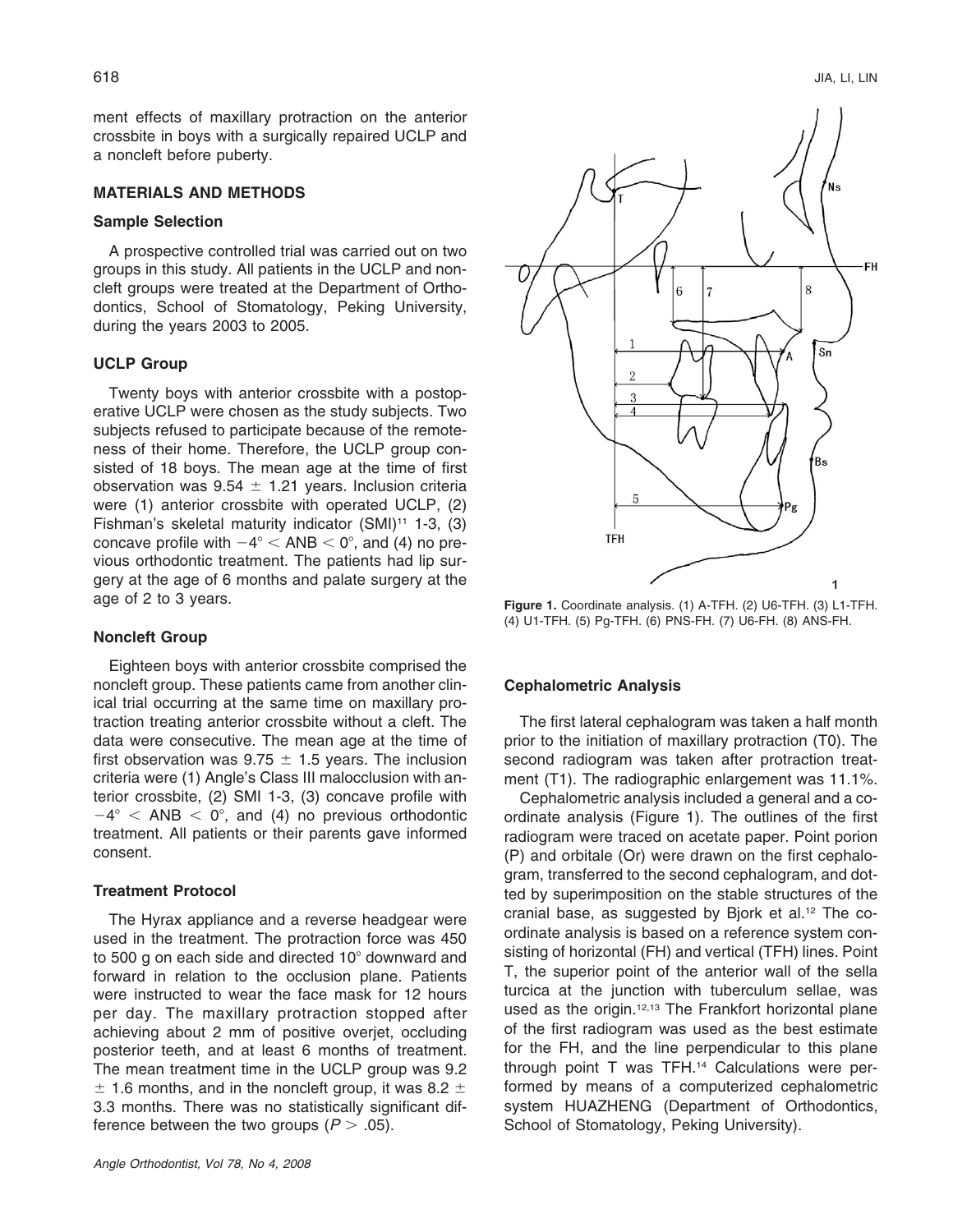Table 1. Comparison of Dentofacial Morphology Between the Unilateral Cleft Lip and Palate (UCLP) and Noncleft Groups Before Treatment  $(N = 18)$ 

|                                      | <b>UCLP</b> |           | Noncleft |           |         |                |  |  |  |  |  |
|--------------------------------------|-------------|-----------|----------|-----------|---------|----------------|--|--|--|--|--|
| Variable                             | Mean        | <b>SD</b> | Mean     | <b>SD</b> | t       | $\overline{P}$ |  |  |  |  |  |
| Maxillomandibular sagittal relations |             |           |          |           |         |                |  |  |  |  |  |
| SNA, °                               | 74.65       | 3.06      | 78.31    | 3.89      | $-3.14$ | $.004***$      |  |  |  |  |  |
| SNB, °                               | 76.85       | 3.51      | 80.36    | 4.20      | $-2.72$ | $.010**$       |  |  |  |  |  |
| ANB, °                               | $-2.19$     | 2.18      | $-2.04$  | 1.95      | $-2.22$ | .829           |  |  |  |  |  |
| A-TFH, mm                            | 54.64       | 3.05      | 58.37    | 3.55      | $-3.38$ | $.002**$       |  |  |  |  |  |
| Pg-TFH, mm                           | 53.63       | 5.49      | 59.77    | 6.66      | $-2.96$ | $.006**$       |  |  |  |  |  |
| $A-Pg$ (FH), mm                      | 0.73        | 4.27      | $-1.40$  | 4.27      | 1.47    | .150           |  |  |  |  |  |
| Ptm-A (FH), mm                       | 41.98       | 2.80      | 44.18    | 2.02      | $-2.70$ | $.011*$        |  |  |  |  |  |
| Ar-Pg, mm                            | 101.99      | 6.23      | 104.89   | 6.15      | $-1.4$  | .169           |  |  |  |  |  |
| Maxillomandibular vertical relations |             |           |          |           |         |                |  |  |  |  |  |
| MP/SN, °                             | 38.96       | 4.32      | 38.21    | 5.32      | 0.46    | .645           |  |  |  |  |  |
| PP/SN, °                             | 12.10       | 3.38      | 9.04     | 3.11      | 2.83    | $.008**$       |  |  |  |  |  |
| N-ANS, mm                            | 52.47       | 3.80      | 54.82    | 3.77      | $-1.86$ | .072           |  |  |  |  |  |
| N-Me, mm                             | 117.23      | 6.63      | 119.27   | 7.27      | $-0.88$ | .386           |  |  |  |  |  |
| ANS-Me, mm                           | 64.83       | 4.19      | 64.12    | 4.43      | 0.49    | .625           |  |  |  |  |  |
| ANS-FH, mm                           | 21.59       | 3.24      | 23.15    | 2.90      | $-1.48$ | .149           |  |  |  |  |  |
| PNS-FH, mm                           | 19.74       | 3.07      | 23.26    | 2.78      | $-3.51$ | $.001**$       |  |  |  |  |  |
| Dental relations                     |             |           |          |           |         |                |  |  |  |  |  |
| Overjet, mm                          | $-5.45$     | 2.46      | $-3.30$  | 1.88      | $-2.95$ | $.006**$       |  |  |  |  |  |
| Overbite, mm                         | 3.59        | 2.34      | 4.05     | 2.18      | $-0.61$ | .545           |  |  |  |  |  |
| U1/SN, $^{\circ}$                    | 96.90       | 6.70      | 106.59   | 7.78      | $-3.95$ | $< 0.01**$     |  |  |  |  |  |
| L1/MP, $^{\circ}$                    | 83.15       | 5.13      | 83.45    | 4.36      | $-0.19$ | .854           |  |  |  |  |  |
| U1/L1, $^{\circ}$                    | 140.98      | 8.70      | 131.87   | 8.14      | 3.19    | $.003**$       |  |  |  |  |  |
| U1-TFH, mm                           | 53.47       | 4.11      | 60.74    | 3.38      | $-5.63$ | $< .001**$     |  |  |  |  |  |
| L1-TFH, mm                           | 59.03       | 4.34      | 64.01    | 3.30      | $-3.76$ | $.001**$       |  |  |  |  |  |
| U6-TFH, mm                           | 18.97       | 3.25      | 21.97    | 3.37      | $-2.64$ | $.013*$        |  |  |  |  |  |
| U6-FH, mm                            | 42.44       | 3.53      | 44.06    | 3.34      | $-1.37$ | .179           |  |  |  |  |  |
| L6-MP, mm                            | 30.17       | 1.60      | 29.55    | 2.23      | 0.96    | .346           |  |  |  |  |  |
| Soft tissue                          |             |           |          |           |         |                |  |  |  |  |  |
| S-Ns-Sn, °                           | 78.59       | 3.31      | 85.11    | 3.35      | $-5.79$ | $< .001**$     |  |  |  |  |  |
| S-Ns-Bs, °                           | 80.44       | 3.43      | 84.31    | 2.87      | $-3.62$ | $.001**$       |  |  |  |  |  |
| Sn-Ns-Bs, °                          | $-1.85$     | 3.16      | 0.81     | 2.44      | $-2.79$ | $.009**$       |  |  |  |  |  |
| UL-EP, mm                            | $-2.81$     | 2.92      | $-0.79$  | 2.30      | $-2.31$ | $.027*$        |  |  |  |  |  |
| LL-EP, mm                            | 3.49        | 3.12      | 3.79     | 2.45      | $-0.32$ | .753           |  |  |  |  |  |
| LL-UL (EP), mm                       | 6.31        | 2.28      | 4.58     | 2.01      | 2.41    | $.021*$        |  |  |  |  |  |
| UL-U1, mm                            | 15.53       | 3.50      | 15.84    | 2.10      | $-0.33$ | .746           |  |  |  |  |  |
| LL-L1, mm                            | 15.40       | 2.70      | 15.10    | 2.48      | 0.34    | .734           |  |  |  |  |  |

 $*$  *P*  $<$  .05; \*\* *P*  $<$  0.01.

#### **Statistical Analysis**

A paired *t*-test was performed to assess the T1–T0 changes in the two treatment groups. An independent samples *t*-test was carried out to compare the craniofacial starting forms at T0 and the T1–T0 changes between the two groups. The data were analyzed with SAS 8.0. Statistical significance was tested at the *P* .05 and  $P < .01$  levels.

# **RESULTS**

## **Pretreatment Dentofacial Morphology**

A comparison of dentofacial morphology between the UCLP and noncleft groups before treatment is shown in Table 1. There was no statistically significant difference in the sagittal intermaxillary relationship expressed by the angle ANB and distance A-Pg (FH) between the two groups  $(P > .05)$ . The upper jaw (angle SNA, distance A-TFH) was significantly more retrognathic  $(P < .01)$ , and the mean sagittal length of the upper jaw (Ptm-A [FH]) was significantly shorter in the UCLP group than in the noncleft group.

The mandible expressed by SNB and Pg-TFH was significantly more retrognathic in the UCLP group than in the noncleft group ( $P < .01$ ). The maxillary incisors were significantly more retroclined (U1/SN), and negative overjet was larger in the UCLP than in the noncleft group ( $P < .01$ ). The upper lip (UL-EP) was significantly more retrusive in the UCLP group. There was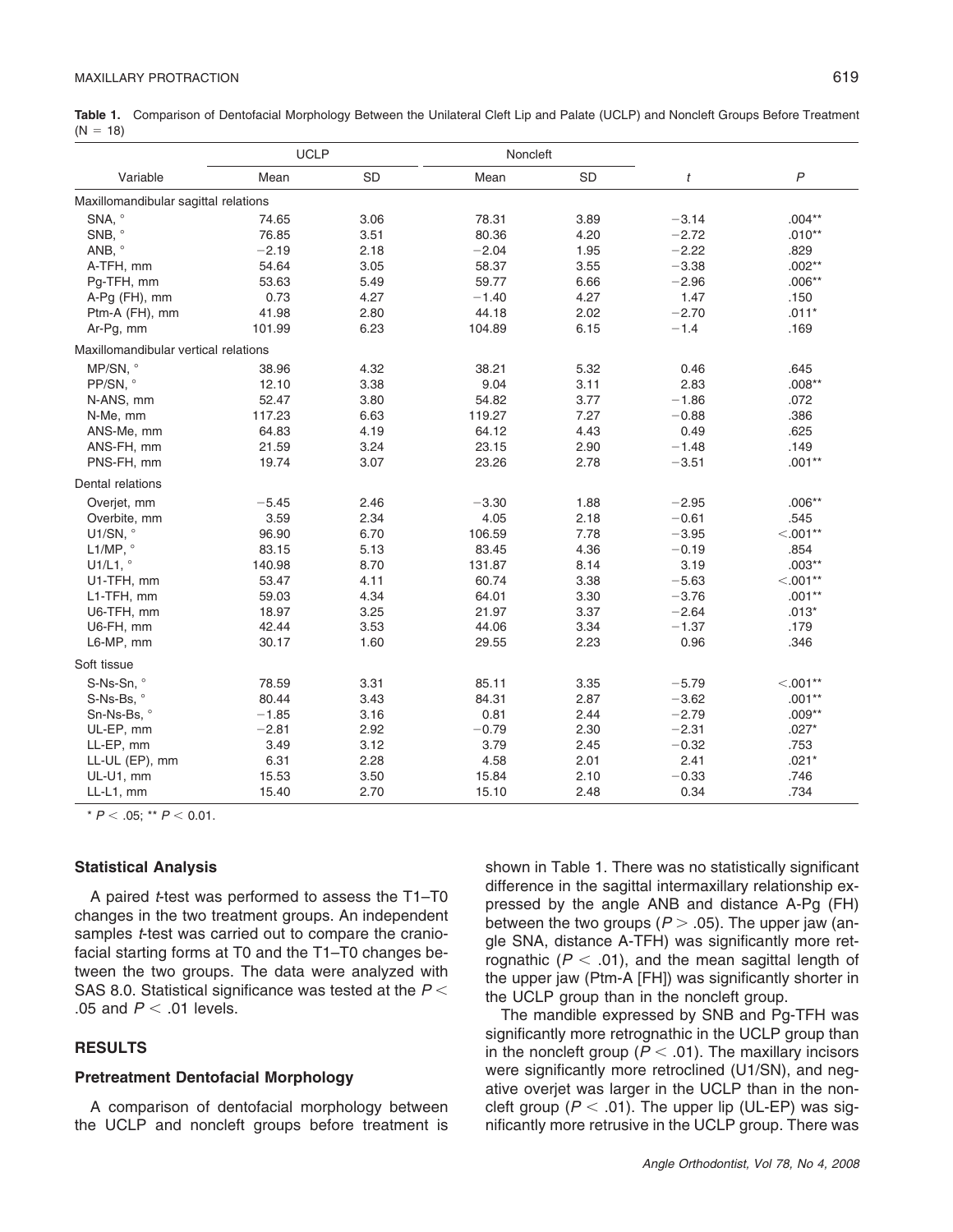Table 2. Changes of Dentofacial Morphology in the Unilateral Cleft Lip and Palate (UCLP) and Noncleft Groups During Protraction Treatment  $(N = 18)$ 

|                                      | $UCLP(T1-T0)$ |           |                | Noncleft (T1-T0) |           |                | <b>UCLP vs Noncleft</b> |                |  |  |  |  |
|--------------------------------------|---------------|-----------|----------------|------------------|-----------|----------------|-------------------------|----------------|--|--|--|--|
| Variable                             | Mean          | <b>SD</b> | $\overline{P}$ | Mean             | <b>SD</b> | $\overline{P}$ | $\boldsymbol{t}$        | $\overline{P}$ |  |  |  |  |
| Maxillomandibular sagittal relations |               |           |                |                  |           |                |                         |                |  |  |  |  |
| SNA, °                               | 1.50          | 1.32      | $< .001**$     | 1.42             | 1.11      | $< .001**$     | 0.20                    | .843           |  |  |  |  |
| SNB, °                               | $-2.31$       | 2.06      | $< .001**$     | $-1.32$          | 1.04      | $< .001**$     | $-1.78$                 | .084           |  |  |  |  |
| ANB, $\degree$                       | 3.82          | 1.60      | $< .001**$     | 2.68             | 0.75      | $< .001**$     | 2.67                    | $.012*$        |  |  |  |  |
| A-TFH, mm                            | 2.34          | 0.95      | $< .001**$     | 2.12             | 0.69      | $< .001**$     | 0.79                    | .434           |  |  |  |  |
| Pg-TFH, mm                           | $-3.57$       | 2.74      | $< .001**$     | $-1.61$          | 1.54      | $.001**$       | $-2.57$                 | $.015*$        |  |  |  |  |
| A-Pg (FH), mm                        | 5.89          | 2.58      | $< .001**$     | 3.66             | 1.51      | $< .001**$     | 3.10                    | $.004***$      |  |  |  |  |
| Ptm-A (FH), mm                       | 1.68          | 0.83      | $< .001**$     | 1.34             | 1.11      | $< .001**$     | 1.05                    | .299           |  |  |  |  |
| Ar-Pg, mm                            | 0.62          | 1.68      | .208           | 1.60             | 1.86      | $.003**$       | $-1.64$                 | .111           |  |  |  |  |
| Maxillomandibular vertical relations |               |           |                |                  |           |                |                         |                |  |  |  |  |
| MP/SN, °                             | 2.86          | 2.14      | $< .001**$     | 1.47             | 1.56      | $.001**$       | 2.18                    | $.037*$        |  |  |  |  |
| PP/SN, °                             | $-0.42$       | 2.95      | .560           | $-1.02$          | 1.54      | $.015*$        | 0.76                    | .455           |  |  |  |  |
| N-ANS, mm                            | 1.52          | 2.09      | $.007**$       | 0.71             | 1.32      | $.043*$        | 1.37                    | .179           |  |  |  |  |
| N-Me, mm                             | 5.52          | 2.64      | $< .001**$     | 3.49             | 1.41      | $< .001**$     | 2.81                    | $.008**$       |  |  |  |  |
| ANS-Me, mm                           | 4.56          | 1.83      | $< .001**$     | 3.43             | 2.79      | $< .001**$     | 1.43                    | .163           |  |  |  |  |
| ANS-FH, mm                           | 1.25          | 1.53      | $.003**$       | 0.88             | 1.44      | $.023*$        | 0.73                    | .469           |  |  |  |  |
| PNS-FH, mm                           | 1.47          | 1.70      | $.002**$       | 1.65             | 2.02      | $.004**$       | $-0.28$                 | .783           |  |  |  |  |
| Dental relations                     |               |           |                |                  |           |                |                         |                |  |  |  |  |
| Overjet, mm                          | 6.63          | 2.62      | $< .001**$     | 6.65             | 1.73      | $< .001**$     | $-0.02$                 | .982           |  |  |  |  |
| Overbite, mm                         | $-2.12$       | 2.72      | $.004**$       | $-1.29$          | 1.99      | $.017*$        | $-1.03$                 | .309           |  |  |  |  |
| U1/SN, °                             | 3.24          | 5.18      | $.017*$        | 3.95             | 3.69      | $< .001**$     | $-0.46$                 | .646           |  |  |  |  |
| L1/MP, $^{\circ}$                    | $-3.75$       | 4.90      | $.005**$       | $-5.18$          | 3.68      | $< .001**$     | 0.95                    | .349           |  |  |  |  |
| U1/L1, $^{\circ}$                    | $-2.35$       | 8.32      | .248           | $-0.35$          | 4.63      | .770           | $-0.85$                 | .401           |  |  |  |  |
| U1-TFH, mm                           | 3.25          | 2.09      | $< .001**$     | 4.29             | 1.73      | $< .001**$     | $-1.60$                 | .118           |  |  |  |  |
| L1-TFH, mm                           | $-2.94$       | 2.07      | $< .001**$     | $-2.59$          | 1.48      | $< .001**$     | $-0.58$                 | .565           |  |  |  |  |
| U6-TFH, mm                           | 3.02          | 2.07      | $< .001**$     | 3.09             | 1.38      | $< .001**$     | $-0.10$                 | .920           |  |  |  |  |
| U6-FH, mm                            | 3.50          | 1.54      | $< .001**$     | 1.94             | 2.70      | $.009**$       | 2.11                    | $.043*$        |  |  |  |  |
| L6-MP, mm                            | 1.58          | 1.19      | $< .001**$     | 1.74             | 0.95      | $< .001**$     | $-0.45$                 | .654           |  |  |  |  |
| Soft tissue                          |               |           |                |                  |           |                |                         |                |  |  |  |  |
| S-Ns-Sn, °                           | 2.04          | 2.91      | $.036*$        | 0.97             | 1.13      | $.002**$       | 0.16                    | .871           |  |  |  |  |
| S-Ns-Bs, °                           | $-1.12$       | 1.84      | $< .001**$     | $-1.01$          | 1.55      | $.014*$        | $-1.85$                 | .074           |  |  |  |  |
| Sn-Ns-Bs, °                          | 4.31          | 2.32      | $< .001**$     | 1.97             | 1.76      | $< .001**$     | 1.65                    | .108           |  |  |  |  |
| UL-EP, mm                            | 2.13          | 2.60      | $.003**$       | 1.56             | 1.46      | $< .001**$     | 0.80                    | .429           |  |  |  |  |
| LL-EP, mm                            | 0.74          | 2.71      | .264           | $-1.37$          | 1.86      | $.008**$       | 2.67                    | $.012*$        |  |  |  |  |
| LL-UL (EP), mm                       | $-1.39$       | 2.59      | $.036*$        | $-2.88$          | 1.56      | $< .001**$     | 2.05                    | $.048*$        |  |  |  |  |
| UL-U1, mm                            | $-1.16$       | 3.06      | .128           | $-2.28$          | 1.66      | $< .001**$     | 1.34                    | .188           |  |  |  |  |
| LL-L1, mm                            | 1.98          | 2.84      | $.009*$        | 0.54             | 1.65      | .193           | 1.82                    | .078           |  |  |  |  |

 $*$  *P* < .05;  $*$  *P* < .01.

a significantly worse nasal-lip-chin relationship (LL-UL [EP]) and a more concave profile (Sn-Ns-Bs) in the UCLP group than in the noncleft group  $(P < .01)$ .

## **Changes of Dentofacial Morphology After Orthodontic Treatment**

The changes of skeletal and soft tissue after maxillary protraction treatment are shown in Table 2 and Figures 2 and 3.

## **Skeletal Change**

After treatment, a significant increase in the SNA angle  $(P < .01)$  and A-TFH distance  $(P < .05)$  showed that the maxilla moved forward in the two groups, and

the difference between the two groups was not statistically significant  $(P > .05)$ . The sagittal skeletal intermaxillary relationship was significantly improved in the two groups and was especially greater in the UCLP group by a mean increase of the angle ANB and the distance A-Pg (FH). The mean change of intermaxillary relationship was evaluated by A-Pg (FH).

The change of backward rotation of the mandible contributed to 61% in the UCLP group (Pg-TFH decreased 3.57 mm and A-Pg [FH] increased 5.89 mm,  $3.57/5.89 = 0.61$ . The change of backward rotation of the mandible contributed to 44% in the noncleft group (Pg-TFH decreased 1.61 mm and A-Pg [FH] increased 3.66 mm,  $1.61/3.66 = 0.44$ ). The mandibular plane angle and the upper molar height (U6-FH) in-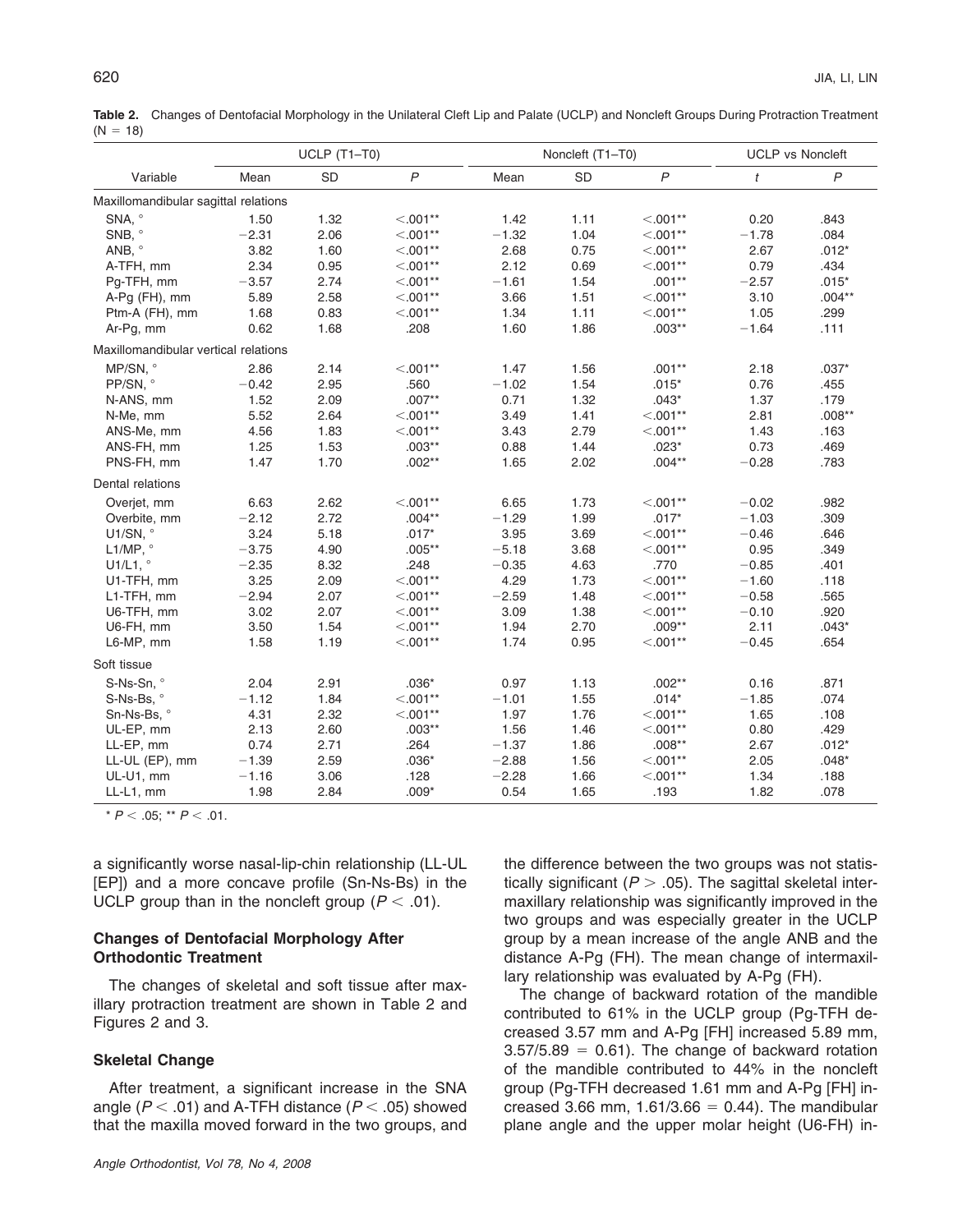

**Figure 2.** Skeletal and dental changes in the unilateral cleft lip and **Figure 3.** Skeletal and dental changes in the noncleft group.<br> **Figure 3.** Skeletal and dental changes in the noncleft group.

creased significantly in the two groups and was significantly greater in the UCLP group ( $P < .05$ ; Table 2).

#### **Soft Tissue Change**

The soft tissue profile improved significantly along with an increase of the skeletal profile convexity in the two groups ( $P < .01$ ), and no significant difference in the changes (angle S-Ns-Sn, S-Ns-Bs, and Sn-Ns-Bs) were found between the two groups  $(P > .05)$ . The relationship of the upper and lower lip expressed by the distance LL-UL (EP) showed that the change in the UCLP group was less than in noncleft group (*P* .048). No significant change of the upper lip thickness (UL-U1) occurred  $(P > .05)$ , and a significant increase  $(P < .01)$  was found in the lower lip (LL-L1) in the UCLP group. A significant decrease of the thickness  $(P < .05)$  occurred in the upper lip (UL-U1), and no significant change of thickness  $(P > .05)$  was found in the lower lip (LL-L1) in the noncleft group (Table 2).

#### **DISCUSSION**

## **About the Method**

Many factors may affect the outcome of maxillary protraction. To decrease the sex difference, only male



patients were included in the study. An ANB angle between  $-4^{\circ}$  and 0° indicated that the skeletal deformity of the patient was mild to moderate. A study evaluating skeletal maturity as an indicator for the time of maxillary protraction showed that treatment effects could be more pronounced in younger patients.<sup>15</sup> Thus, not only the chronological age but also the skeletal age were taken into accounted in the study. The skeletal age during SMI 1-3 showed that all patients were before puberty in the two groups. Conditions for protraction therapy, such as type of intraoral appliance, timing of treatment, force duration, magnitude, direction, and sites of appliance, can affect the outcome.<sup>16</sup> Thus, the treatment was similar in the two groups in this study.

Not only was the cephalometric analysis based on conditional values, but a stable cranial reference system was appropriate for the longitudinal evaluation of skeletal changes. The structures of the cranial base, such as the contour of the anterior wall of the sella turcica, the anterior contours of the middle cranial fossae, and the contour of the cribriform plate and the bilateral franto-etmoidal, were proven to be stable by Bjork et al.<sup>12</sup> Point T was proven to be a stable point by Bjork et al<sup>12</sup> and Viazis.<sup>13</sup> The elimination of the S-N line as a reference line implied the exclusion of nasion from the analysis.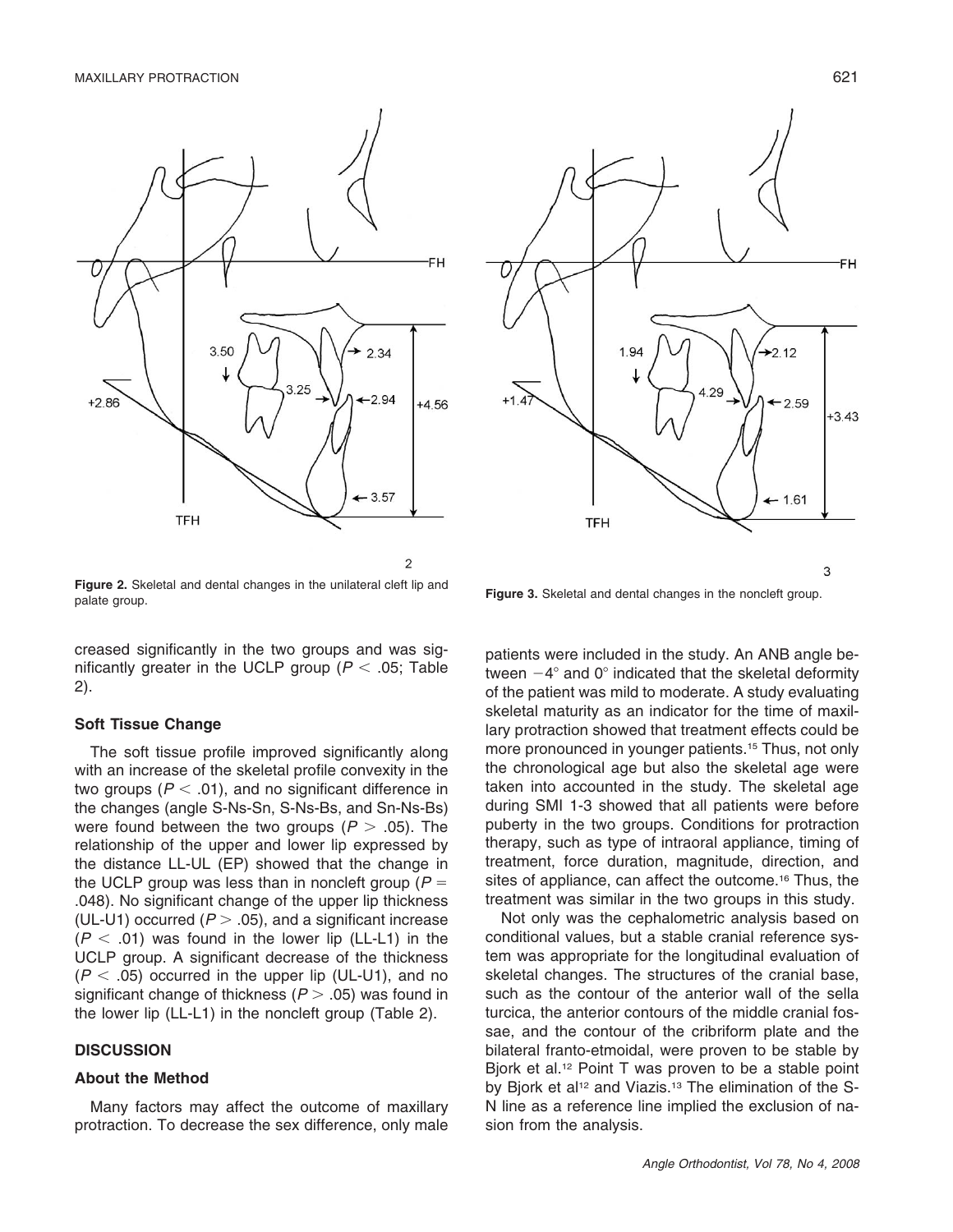Although the intermaxillary relationships in both the UCLP and the noncleft groups were similar before the treatment, the maxilla was more retrognathic and mandible less prominent in the UCLP group. The negative overjet was larger in the UCLP group than in the noncleft group because of the more upright upper incisor in the UCLP group. A more retrusive nose and upper lip in the UCLP group showed a more concave profile and a worse lip relationship. These characteristics of the UCLP group were in agreement with the report by Semb.<sup>1</sup>

# **Maxillary Changes After Protraction**

The amount of maxillary advancement is important to evaluate the effects of maxillary protraction. After protraction, the upper jaws moved forward and the length increased in two groups. The mean value of SNA increased 1.50° and A-TFH increased 2.34 mm in the UCLP group. The maxillary changes in the UCLP group were in accordance with the findings other studies. $4,17$  SNA increased 1.42 $^{\circ}$  and A-TFH increased 2.12 mm in the noncleft group. The change of maxilla in the noncleft group was similar to reports in which the amount of maxillary forward movement was about 2 mm in late mixed dentition.<sup>6-8,15,18,19</sup> No statistically significant difference in the sagittal change of maxilla between the two groups was found (*P* .05). This indicated that the reaction of the hard tissue to maxillary protraction in mild or moderate skeletal III malocclusion of the UCLP patients before puberty was similar to that of the noncleft patients. The result was not in agreement with the study of Sarnas and Rune,<sup>9</sup> in which the angle SNA increase was a mean of  $0.2^{\circ}$ in seven CLP cases (aged  $6-9$  years) and  $1.0^\circ$  in 10 noncleft cases (aged 8–13 years). The result was in agreement with the study of Jia et al.10 The variation may be attributable to differences in severity of the skeletal discrepancy, differences in face types, and heterogeneous and small samples.

# **Changes in the Intermaxillary Relationship After Protraction in the Two Groups**

The study pertaining to the maxillary protraction therapy of cleft lip and palate patients showed that the result was limited to a downward and backward rotation of the mandible<sup>2-4</sup> and secondarily to anterior maxillary repositioning.<sup>5</sup> The present data support the studies that show an increase of the mandibular plane angle and N-Me and a decrease of Pg-TFH. The study showed that the differential effects of face mask therapy in UCLP patients as opposed to noncleft patients resulted from a significant downward and backward rotation of the mandible but not forward movement of the maxilla. Contraction of the repaired upper lip and palate might prevent forward movement of the maxilla by face mask and maxillary expansion, resulting in enhanced clockwise rotation of the mandible. Mandibular rotation may be due to a combination of vertical maxillary movement, eruption of the molar, and a retraction force on the chin.

There was no significant difference in the changes of vertical maxillary movement (PNS-FH) and height of the lower first molar (L6-MP) between the two groups, except for the position of the molars (U6-FH). Thus, the increased mandibular downward and backward rotation in the UCLP group after treatment may be caused by more upper first molar extrusion (U6- FH;  $P < .05$ ). The maxilla in the operated cleft palate and lip patient is deficient not only in anteroposterior and lateral growth but also in vertical growth.20 The vertical growth of the dentoalveolar structures was disturbed by the scar adjacent to the alveolar process, with the vertical discrepancy of the face accentuated.

The freeway space was markedly increased in the UCLP subjects when compared with noncleft subjects.<sup>21,22</sup> There was a negative correlation between the freeway space and the maxillary height.22 Reduced face height, overclosure of the jaws, and an accentuated concave profile are characteristics frequently observed in cleft patients when the teeth are occluded. The greater extrusion of the upper molars and the greater clockwise rotation of the mandible may be compensatory for the maxillary vertical growth discrepancy in the UCLP patient. This favored the improvement of the intermaxillary relationship and facial esthetics in the cleft lip and palate patients.

## **Comparison of Soft Tissue Changes**

In this study, many soft tissue changes such as forward movement of the upper lip and retraction of the lower lip, accompanied by backward movement of soft tissue pogonion and downward movement of mention, contributed to the soft tissue profile improvement in the patients of both groups. The result was similar to the other reports.14,23–25

There was a significant difference in the changes of the upper and lower lips between the two groups. The relationship of upper and lower lips was improved significantly in the two groups and especially more significantly in the noncleft group. A significant decrease occurred in the upper lip thickness in the noncleft group, while the distance did not change significantly in the UCLP group. The lower lip moved back relative to the E line, and the thickness did not change significantly in the noncleft group. Otherwise, the distance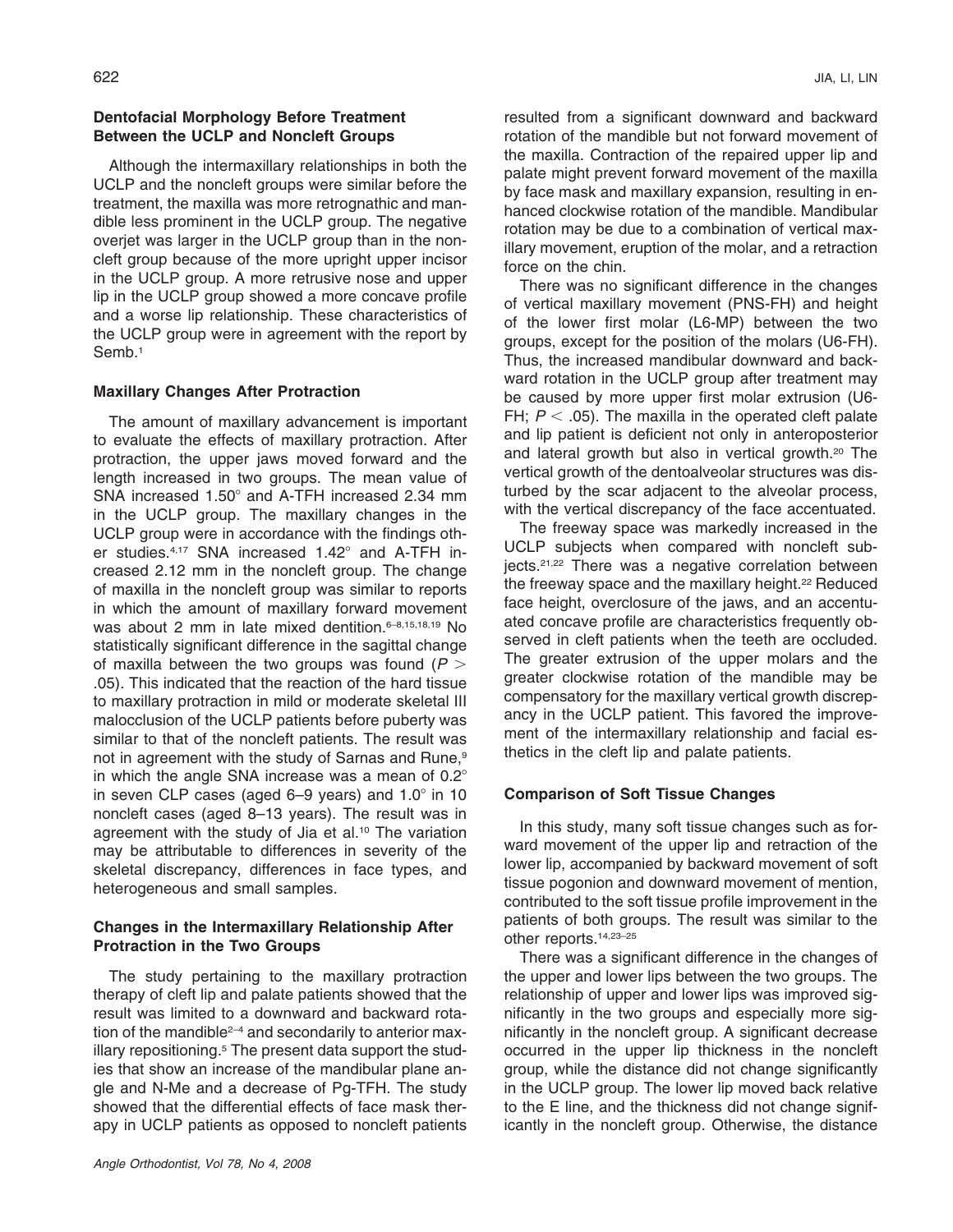from the lower lip to the E line did not change significantly, and the thickness of the lower lip increased in the UCLP group.

Many studies have reported that not only anterior teeth but also other variables, such as initial lip strain, muscle tonicity, and lip thickness, strongly influence the form and position of the lips, especially in patients with cleft lip and palate.<sup>25,26</sup> Such factors may modify the soft tissue response to treatment-induced changes of the underlying hard tissue structures. In the UCLP group, the LL-EP distance showed little change in the UCLP group. This was in accordance with the study by Tindlund and Rygh.<sup>24</sup> The soft tissues of the upper lip are short and posteriorly displaced. These patients constantly strain to obtain bilabial closure, resulting in hypertrophy of the lower lip musculature. The typical deformity was a hypertrophied, superiorly displaced, and forward rotated lower lip.<sup>27</sup> Correction of hard tissue did not completely ameliorate the soft tissue component of the cleft lip lower lip deformity in the UCLP group. Perhaps the lower lip in the UCLP group could fit the hard tissue changes over a longer time, or the abnormal lip form should be corrected by secondary operations in the lower lip. In the noncleft group, the lower lip moved backward following retraction of the lower incisors. The thickness of the lower lip did not change significantly, which might have resulted from normal lip strain and muscle tonicity.

#### **CONCLUSIONS**

- The amount of maxillary anterior movement in the operated UCLP patients was similar to that of the noncleft patients after maxillary protraction performed before puberty.
- The intermaxillary relationship was improved significantly by maxillary protraction in the operated UCLP and noncleft patients. The amount of clockwise mandibular rotation in the operated UCLP patients was larger than in the noncleft patients.
- The soft tissue profile was improved significantly in the operated UCLP and noncleft patients. The amount of lower lip retrusion was significantly less in the operated UCLP patients.

### **REFERENCES**

- 1. Semb G. A study of facial growth in patients with unilateral cleft lip and palate treated by Oslo CLP team. *Cleft Palate Craniofac J.* 1991;28:1–21.
- 2. Tindlund RS, Rygh P, Bøe OE. Orthopedic protraction of the upper jaw in cleft lip and palate patients during the deciduous and mixed dentition periods in comparison with normal growth and development. *Cleft Palate Craniofac J.* 1993;30:182–194.
- 3. Tindlund RS. Skeletal response to maxillary protraction in patients with cleft lip and palate before 10 years. *Cleft Palate Craniofac J.* 1994;31:295–308.
- 4. Tindlund RS, Rygh P. Maxillary protraction: different effects on facial morphology in unilateral and bilateral cleft lip and palate patients. *Cleft Palate Craniofac J.* 1993;30:208–221.
- 5. Buschang PH, Porter C, Genecov E, Genecov D, Sayler KE. Face mask therapy of preadolescents with unilateral cleft lip and palate. *Angle Orthod.* 1994;64:145–150.
- 6. Westwood PV, McNamara JA Jr, Baccetti T, Franchi L, Sarver DM. Long-term effects of Class III treatment with rapid maxillary expansion and facemask therapy followed by fixed appliances. *Am J Orthod Dentofacial Orthop.* 2003; 123:306–320.
- 7. Ngan P, Yiu C, Hu A, Hägg U, Wei SH, Gunel E. Cephalometric and occlusal changes following maxillary expansion and protraction. *Eur J Orthod.* 1998;20:237–254.
- 8. Vaughn GA, Mason B, Moon HB, Turley PK. The effects of maxillary protraction therapy with or without rapid palatal expansion: a prospective, randomized clinical trial. *Am J Orthod Dentofacial Orthop.* 2005;128:299–309.
- 9. Sarnas KV, Rune B. Extraoral traction to the maxilla with face mask: a follow-up of 17 consecutively treated patients with and without cleft lip and palate. *Cleft Palate J.* 1987; 24:95–103.
- 10. Jia HC, Li WR, Lin JX. Effect of maxillary protraction in patients with unilateral cleft lip and palate and anterior crossbite. *Zhonghua Kou Qiang Yi Xue Za Zhi.* 2006;41:723–727.
- 11. Fishman LS. Radiographic evaluation of skeletal maturation: a clinically oriented method based on hand-wrist films. *Angle Orthod.* 1982;52:88–112.
- 12. Biork A, Skieller V, Normal and abnormal growth of the mandible: a synthesis of longitudinal cephalometric implant studies over a period of 25 years. *Eur J Orthod.* 1983;5:1–46.
- 13. Viazis AD. The cranial base triangle. *J Clin Orthod.* 1991; 25:565–570.
- 14. Ngan P, Hägg U, Yiu C, Merwin D, Wei SH. Soft tissue and dentoskeletal profile changes associated with maxillary expansion and protraction headgear treatment. *Am J Orthod Dentofacial Orthop.* 1996;109:38–49.
- 15. Suda N, Ishii-Suzuki M, Hirose K, Hiyama S, Suzuki S, Kuroda T. Effective treatment plan for maxillary protraction is the bone age useful to determine the treatment plan? *Am J Orthod Dentofacial Orthop.* 2000;118:55–62.
- 16. Kim JH, Viana MG, Graber TM. The effectiveness of protraction face mask therapy: a meta-analysis. *Am J Orthod Dentofacial Orthop.* 1999;115:675–685.
- 17. Chen KF, So LL. Sagittal skeletal and dental changes of reverse headgear treatment in Chinese boys with complete unilateral cleft lip and palate. *Angle Orthod.* 1996;66:363– 372.
- 18. Kapust AJ, Sinclair PM, Turley PK. Cephalometric effects of face mask/expansion therapy in Class III children: a comparison of three age groups. *Am J Orthod Dentofacial Orthop.* 1998;113:204–212.
- 19. Baccetti T, McGill JS, Franchi L, McNamara JA Jr, Tollaro I. Skeletal effects of early treatment of Class III maloclusion with maxillary expansion and face-mask therapy. *Am J Orthod Dentofacial Orthop.* 1998;113:333–343.
- 20. Ross RB. The clinical implication of facial growth in cleft lip and palate. *Cleft Palate J.* 1970;7:37–47.
- 21. Graber TM. A cephalometric analysis of the developmental pattern and facial morphology in cleft palate. *Angle Orthod.* 1949;19:91–100.
- 22. Kanegae H. Changes in maxillofacial structure and mandibular rest position following the maxillary lateral expansion in unilateral cleft lip and cleft palate patients. *Nippon Kyosei Shika Gakkai Zasshi.* 1988;47:621–645.
- 23. Kilicoglu H, Kirlic Y. Profile changes in patients with Class